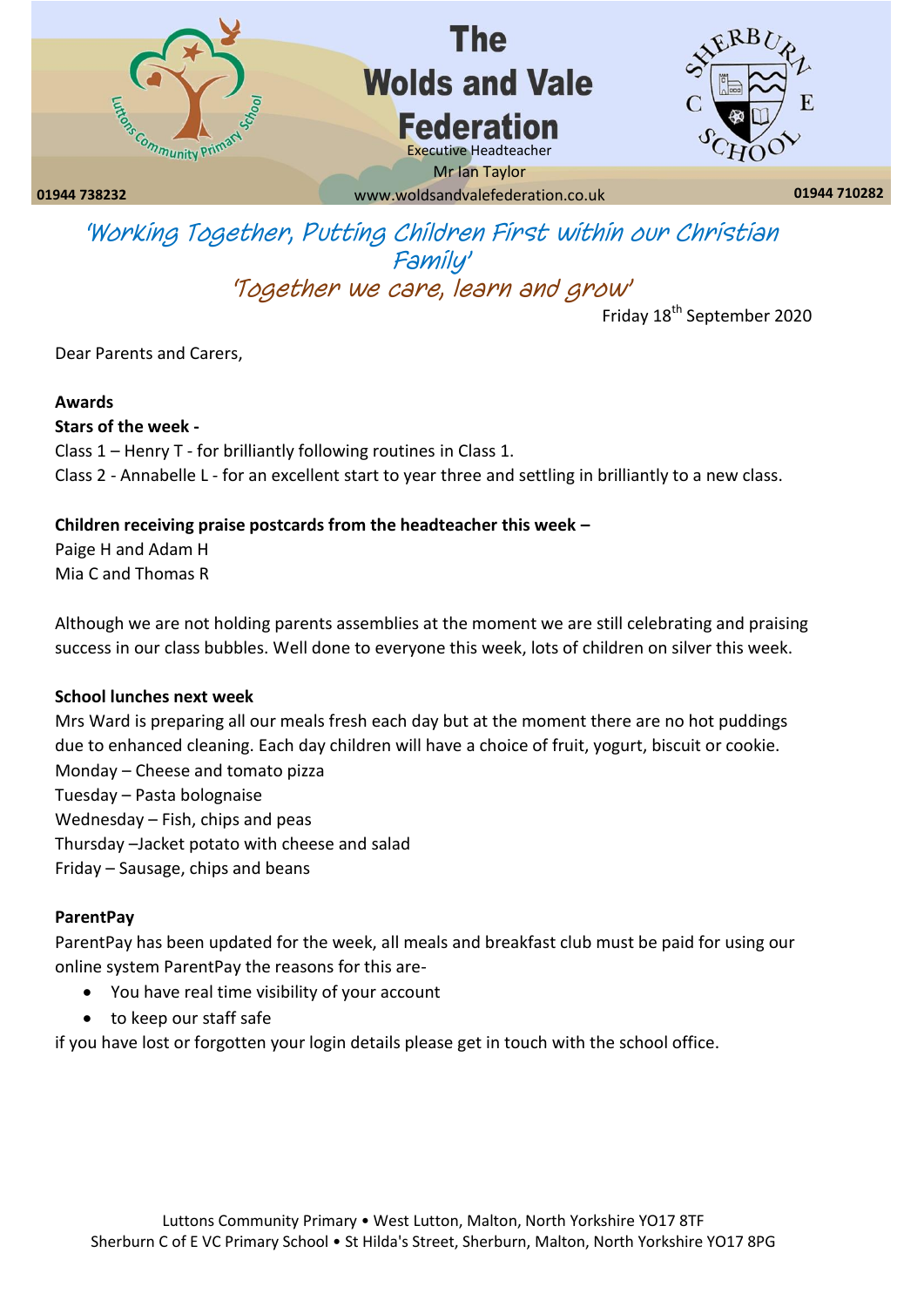

#### **Healthy eating**

We are working hard to gain our Healthy Schools accreditation but we need your support to achieve this. Meals served in our schools have to comply with regulatory standards for the foods provided and it is often easier to get the essential nutrients children need into a cooked meal than into a packed lunch, so we recommend a school meal for children, especially as these are free for infants.

Lunch is an important meal for children to provide energy and nutrients to keep them going throughout the afternoon. A packed lunch made at home can be a healthy and delicious choice and gives you control over the foods and ingredients included.

We do not expect to see lunchboxes that have crisps, cakes, sweets and strong juice. There are plenty of healthy lunchbox ideas online and we are happy to work with families to support their children's food choices, please get in touch.

**<https://www.nutrition.org.uk/healthyliving/helpingyoueatwell.html?start=10> <https://www.nhs.uk/change4life/recipes/healthier-lunchboxes#lunchbox-recipes>**



#### **Water bottles**

We are recommending all children bring named, lidded water bottles into school, they will be sent home at the end of the day for cleaning and refilling. **No juice please,** sipping on juice throughout the day is extremely damaging to little teeth.

#### **PE kits**

We will continue to ask children to come into school in their PE kits on their PE days until further notice.

Class 1 (Mrs Jarvis and Miss Fry) Wednesday

Class 2 (Mrs Ridley) Wednesday